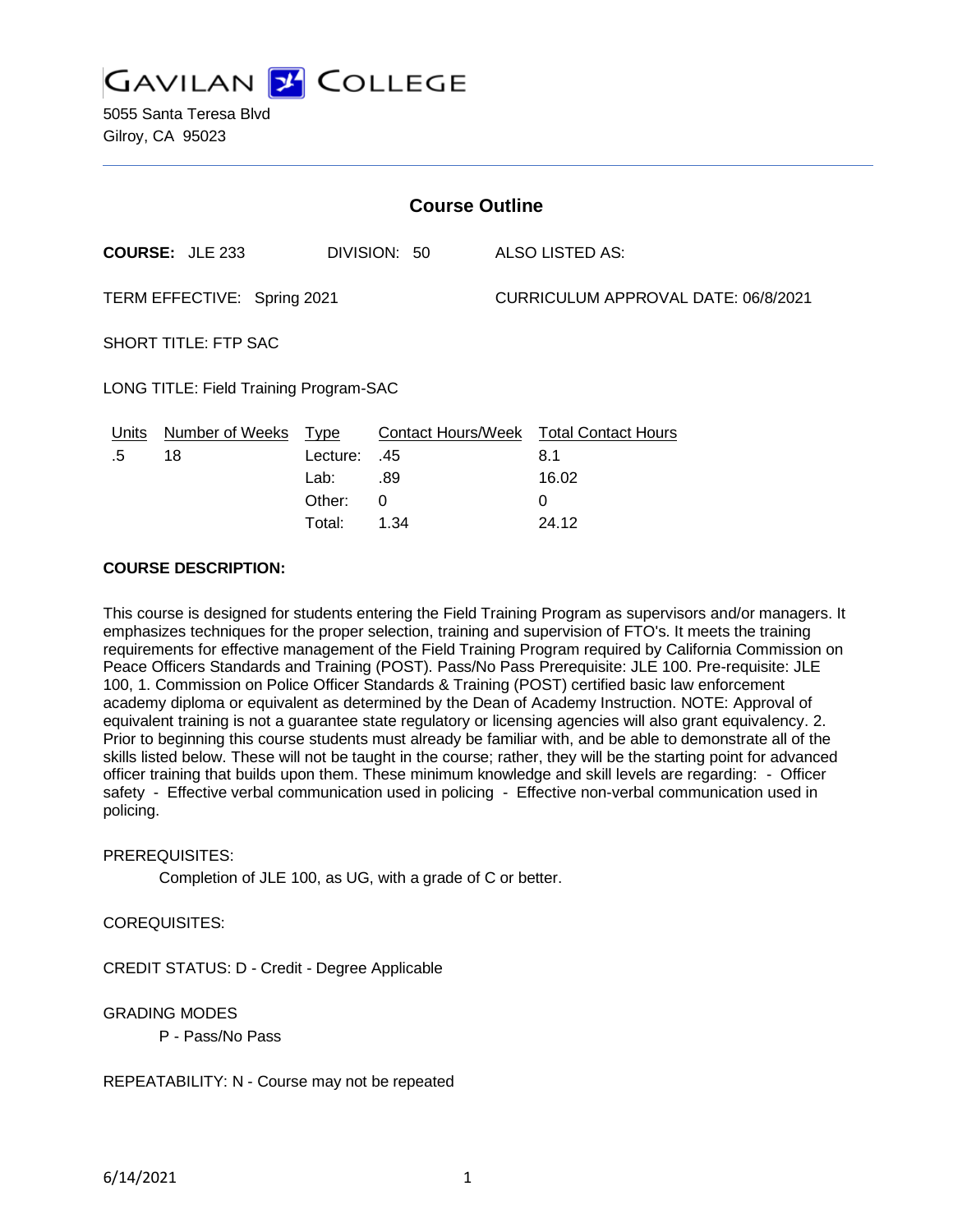SCHEDULE TYPES:

- 02 Lecture and/or discussion
- 03 Lecture/Laboratory
- 04 Laboratory/Studio/Activity
- 05 Hybrid
- 71 Dist. Ed Internet Simultaneous
- 72 Dist. Ed Internet Delayed
- 73 Dist. Ed Internet Delayed LAB

# **STUDENT LEARNING OUTCOMES:**

1. Develop supervision and leadership skills needed to effectively manage an agency's field training program, provide ongoing constructive feedback and timely evaluations, and incorporate the field training program into the mission, goals, and operation of the agency.

Measure of assessment: Skills demonstration, scenario training, POST written exam

# **CONTENT, STUDENT PERFORMANCE OBJECTIVES, OUT-OF-CLASS ASSIGNMENTS**

Curriculum Approval Date: 06/8/2021

Lecture content:

I. Development and update of a POST approved program and manual

- A. Trainee preparation to the Field Training Program (FTP)
- B. Update of POST Basic Training
- C Standardized Curriculums
- D. Performance Objectives
- E. POST terminologies
- F. Trainee Performance
- II. Legal and Liability Issues
- A. Various liability concepts related to field training
- B. Concepts of risk management and methods for reducing civil liability
- III. Local Issues and Discussions Related to Individual Department Policies and the Field Training Program
- A. Potential MOU issues
- B. Agency personnel regulations for personnel selection, and trainee termination
- C. SUGGESTED individual representative agency reports on updated evaluation of their FTP

Lab Content:

- III Adult Learning Theory
- A. Components of effective training
- B. Adult learning Styles
- C. Factors that may impact the learning process
- D. Personal strengths and weaknesses as a trainer/teacher
- E. Training methods, within a field training environment
- IV Program Management and Supervisory Procedures
- A. The importance of aligning the management of the FTP with agency goals and mission
- B. Key components of a successful field training program

C. Types of reports that the FTP Supervisor, Administrator, Coordinator (SAC) may be required to submit to agency

administrators.

- D. Proper management/auditing of documents pertaining to the FTP
- F. The FTP SAC's responsibility to provide training to FTOs and trainees to ensure compliance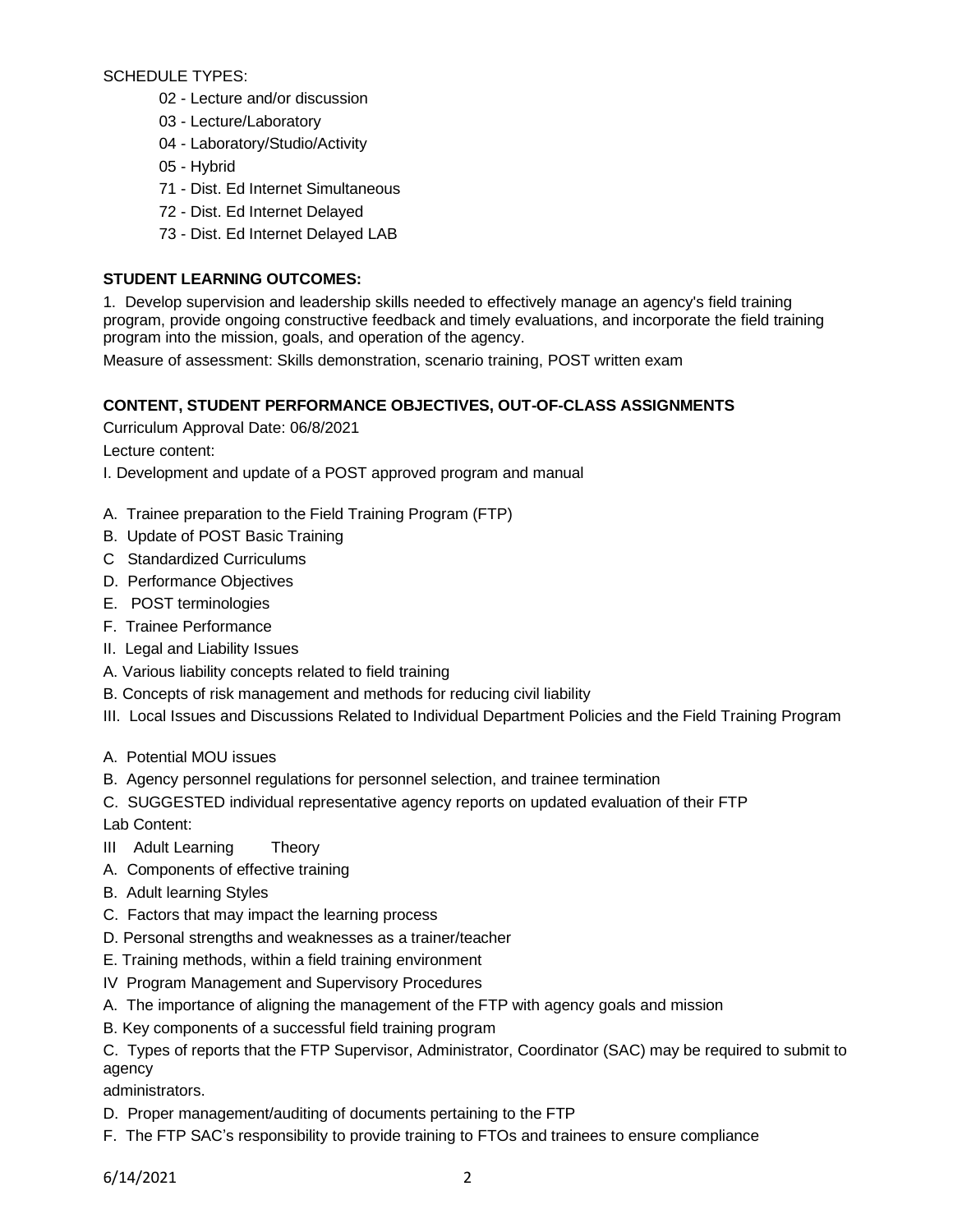V. FTP Personnel Roles, Responsibilities and Conduct

A. The roles and responsibilities of the trainee during the field training program

B. The roles and responsibilities of the Field Training Officer within the field training program

C. The roles and responsibilities of the FTP SAC within the field training program

D. FTP SACs are expected to ensure the professional conduct of those participating in the field-training environment.

E. The role of the FTP SAC as a coach/mentor to trainees and FTOs

F. INSTRUCTIONAL ACTIVITY

VI. Documentation and Evaluation

A. POST requirements for documentation in the Field Training Program

B.Th. FTP SACs role in ensuring the appropriate application of the agency's evaluation system.

Standardized Evaluation Guidelines (SEGs) and daily evaluation forms

D. Assessing various levels of performance and assign a numeric or alphabetic value for the trainee based on the SEGs

E. Written record/narrative based on observed performance, using the SEGs

Delivery of trainee evaluations

Performance deficiencies vs training deficiencies

Alternative evaluation and documentation methods approved by POST

- I. Review/evaluation of both the agency's FTOs and the program itself.
- J. Instructional Activities

# **METHODS OF INSTRUCTION:**

Lecture, Lab, Discussion, Skills Demonstration, Scenarios

# **OUT OF CLASS ASSIGNMENTS:**

Required Outside Hours: Assignment Description: Reading: Students will review their agency's Field Training Program (FTP) manual for compliance with POST regulations. Required Outside Hours: Assignment Description:

Writing

Students will document trainee performance through daily journaling, training notes, or Daily Observation Reports (DOR)

# **METHODS OF EVALUATION:**

Writing assignments Percent of total grade: 20.00 % Evaluation reports Trainee Performance Objectives/Checklists Daily Observation Reports Objective examinations Percent of total grade: 40.00 % POST Written Exam Skill demonstrations Percent of total grade: 40.00 %